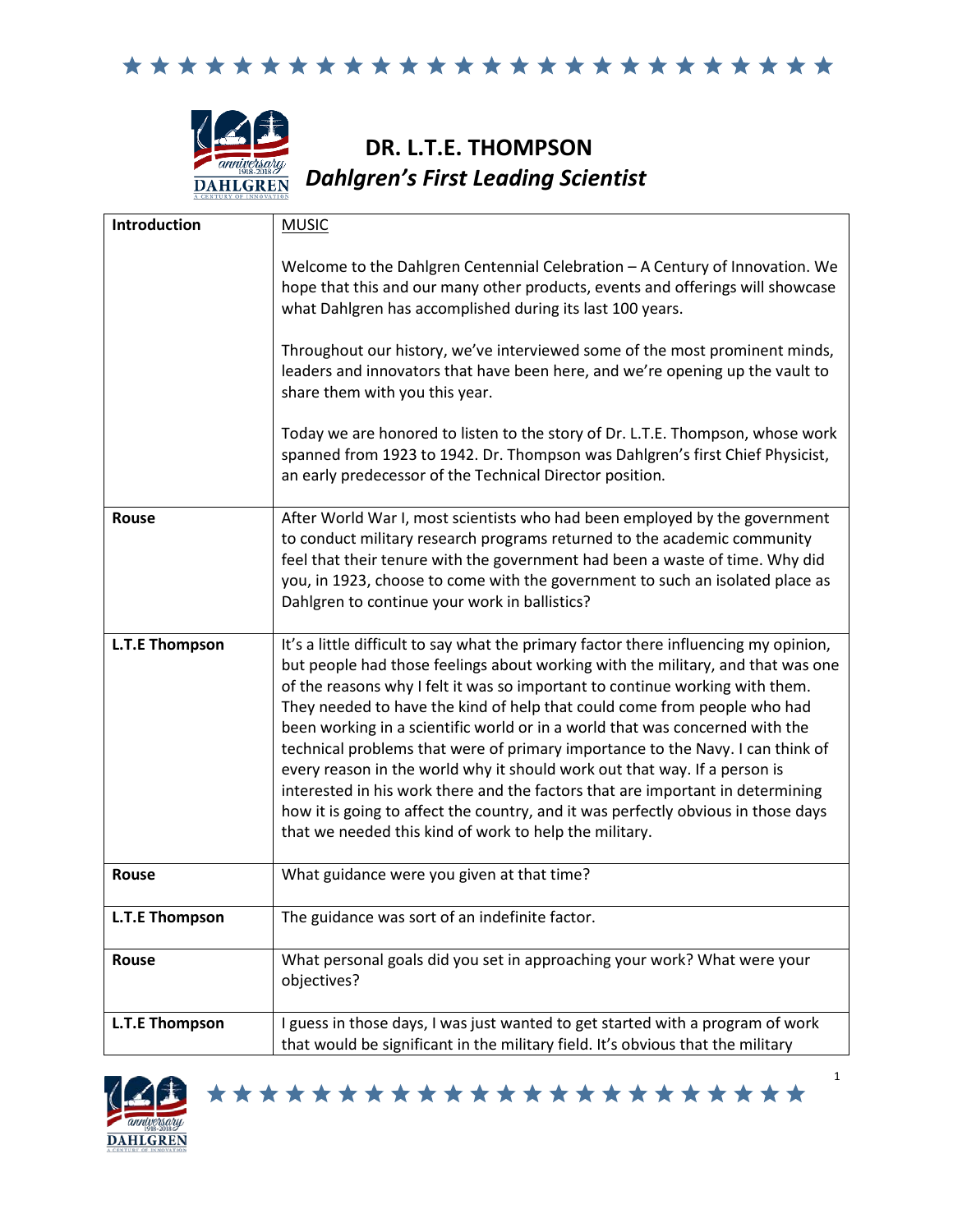|                       | establishment needed to have assistance from people who were acquainted<br>with the kind of work that was necessary to make progress then so the goals<br>were to just set up the framework that would be helpful to the Navy particularly<br>and specifically to the Navy in accomplishing what they were trying to do with<br>the aid of the additional machinery that comes with a scientific framework. It's<br>the appreciation of the importance of that framework to make progress in this<br>field that was lacking in the early days-not necessarily at Dahlgren. It was just<br>a question of being a military establishment as a whole was not certain that<br>they needed the help, but on the other hand, many of the individuals in the<br>establishment were quite interesting. The scientific tools had to be used in<br>order to get ahead.                                                                                                                 |
|-----------------------|------------------------------------------------------------------------------------------------------------------------------------------------------------------------------------------------------------------------------------------------------------------------------------------------------------------------------------------------------------------------------------------------------------------------------------------------------------------------------------------------------------------------------------------------------------------------------------------------------------------------------------------------------------------------------------------------------------------------------------------------------------------------------------------------------------------------------------------------------------------------------------------------------------------------------------------------------------------------------|
| <b>Rouse</b>          | What was the initial environment like at Dahlgren for conducting your work?                                                                                                                                                                                                                                                                                                                                                                                                                                                                                                                                                                                                                                                                                                                                                                                                                                                                                                  |
| <b>L.T.E Thompson</b> | Well, if you mean by environment that attitude of the people toward work of<br>this kind, there was obviously a considerable need for a better understanding of<br>what the work was about and what it was intended to do for them. That's the<br>people in the military establishment. I'm not talking about Dahlgren now. In the<br>early days, it was thought of this kind of work as something people wanted to<br>impose on them-not necessarily as something that was necessarily for them to<br>get ahead. Later, they changed that view and became very much interested in<br>getting the kind of help that comes this way. It worked out all right, but it would<br>take a little while. I don't mean it was done as a result of our work at Dahlgren. I<br>mean the country as whole became more aware of the need for scientific tools<br>that the scientific establishment had to get ahead in the field that they were<br>concerned with-that they depended on. |
| <b>Rouse</b>          | Did you feel any pressure from Indian Head?                                                                                                                                                                                                                                                                                                                                                                                                                                                                                                                                                                                                                                                                                                                                                                                                                                                                                                                                  |
| <b>L.T.E Thompson</b> | No, nothing in particular. There was always a great deal of back and forth<br>interests in that kind of common situation, and we had quite a bit of back and<br>forth discussion and that sort of thing but not many formal meetings.                                                                                                                                                                                                                                                                                                                                                                                                                                                                                                                                                                                                                                                                                                                                        |
| Rouse                 | Did you get much support from the Navy's Bureau of Ordnance and from<br>Washington in general during the 20s and 30s?                                                                                                                                                                                                                                                                                                                                                                                                                                                                                                                                                                                                                                                                                                                                                                                                                                                        |
| L.T.E. Thompson       | Well, the Bureau of Ordnance and other parts of the military establishments in<br>that area were interested, but they were not impressed with the importance of<br>this kind of work in the early days as they were later. That wasn't their fault. It<br>was just that that's the way the place grew up.                                                                                                                                                                                                                                                                                                                                                                                                                                                                                                                                                                                                                                                                    |
| <b>Rouse</b>          | Dahlgren was once a major stop for postgraduate officers from the Naval<br>Academy. Were you satisfied with the abilities and attitudes of most of these<br>young officers who came to you for training?                                                                                                                                                                                                                                                                                                                                                                                                                                                                                                                                                                                                                                                                                                                                                                     |



\*\*\*\*\*\*\*\*\*\*\*\*\*\*\*\*\*\*\*\*\*\*\*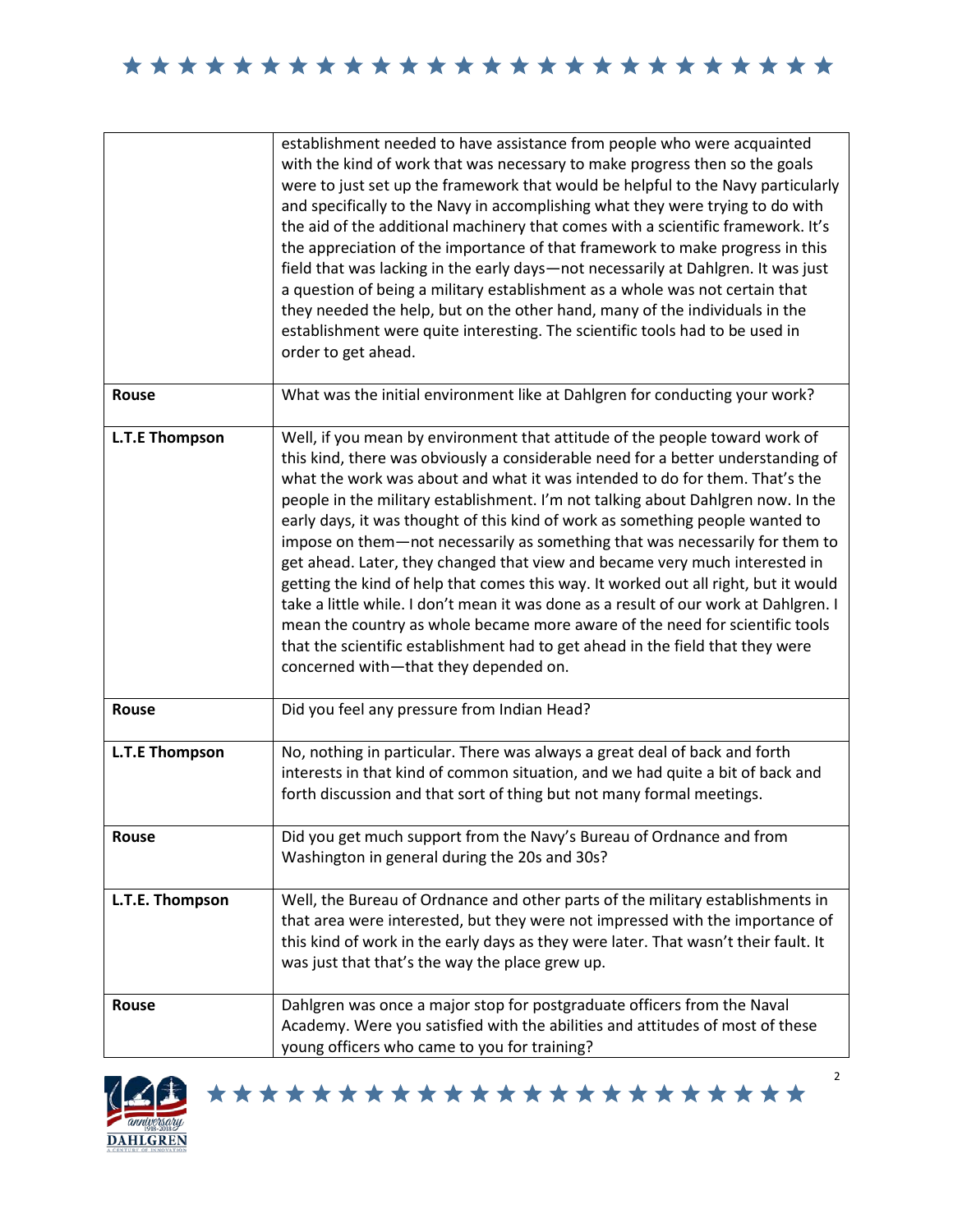| <b>L.T.E Thompson</b> | The abilities were certainly there. They were able young men who had gone to<br>the Navy Postgraduate course and did good work. The kind of training they had<br>to have before they came there was not always the kind that would be<br>recommended now for getting ready for that sort of program, but I think it<br>worked out as well as you could expect it to work out under the<br>circumstances-starting out from scratch.                                                                                                                                                                                                                         |
|-----------------------|------------------------------------------------------------------------------------------------------------------------------------------------------------------------------------------------------------------------------------------------------------------------------------------------------------------------------------------------------------------------------------------------------------------------------------------------------------------------------------------------------------------------------------------------------------------------------------------------------------------------------------------------------------|
| Rouse                 | There were very few civilian professionals at Dahlgren, as we've already<br>mentioned, in the early years. How did you find the working relations between<br>civilian and military?                                                                                                                                                                                                                                                                                                                                                                                                                                                                        |
| <b>L.T.E Thompson</b> | It went all the way from one extreme to the other. In some cases, there military<br>people who were very sympathetic with the work that we were trying to do,<br>and they did what they could to help us. But there was also many cases of<br>people who just didn't understand the importance of the work and thought of<br>it, I think, as a kind of impediment. I don't know whether they did or not,<br>actually, but they weren't very cooperative. But in many cases, they were quite<br>cooperative with me personally. But the difficulty with the thing was the<br>atmosphere that was set around this sort of work was not especially developed. |
| Rouse                 | There was a lot of work in aviation at Dahlgren during the 1920s and 1930s with<br>tests of machine guns, bombs, and the very fine Norden bombsights. Did you<br>support this effort and feel that Dahlgren was proper place for such work?                                                                                                                                                                                                                                                                                                                                                                                                                |
| <b>L.T.E Thompson</b> | It certainly was the proper place, but we had to improve the facilities for doing<br>the work, and that was what we were trying to do. Yes, we had quite a bit to do<br>in my area with the kind of thing that was already in progress there-to just<br>develop the work as well as we could and try to increase the interest in it. It<br>took quite a long while to develop the favorable atmosphere, but it wasn't at all<br>unfavorable. Some of it was quite favorable.                                                                                                                                                                               |
| Rouse                 | Can you give us a general background of your work in small-scale testing of<br>weapons that eventually led to the establishment of the Armor and Projectile<br>(A&P) Laboratory at Dahlgren in 1940?                                                                                                                                                                                                                                                                                                                                                                                                                                                       |
| <b>L.T.E Thompson</b> | The more we got into the field of finding out what the problems were and<br>making progress, the more we realized that we had to do what we called<br>fundamental work. We had to understand what was going on in the field, and in<br>order to do that properly, we thought we needed testing a various scales. We<br>needed to have a lot of small-scale testing because you do a great deal of work<br>in that day in the way that you couldn't get done at all in large scale.                                                                                                                                                                         |
| Rouse                 | Admiral Parsons was a great scientist as well as an outstanding naval officer.                                                                                                                                                                                                                                                                                                                                                                                                                                                                                                                                                                             |



\*\*\*\*\*\*\*\*\*\*\*\*\*\*\*\*\*\*\*\*\*\*\*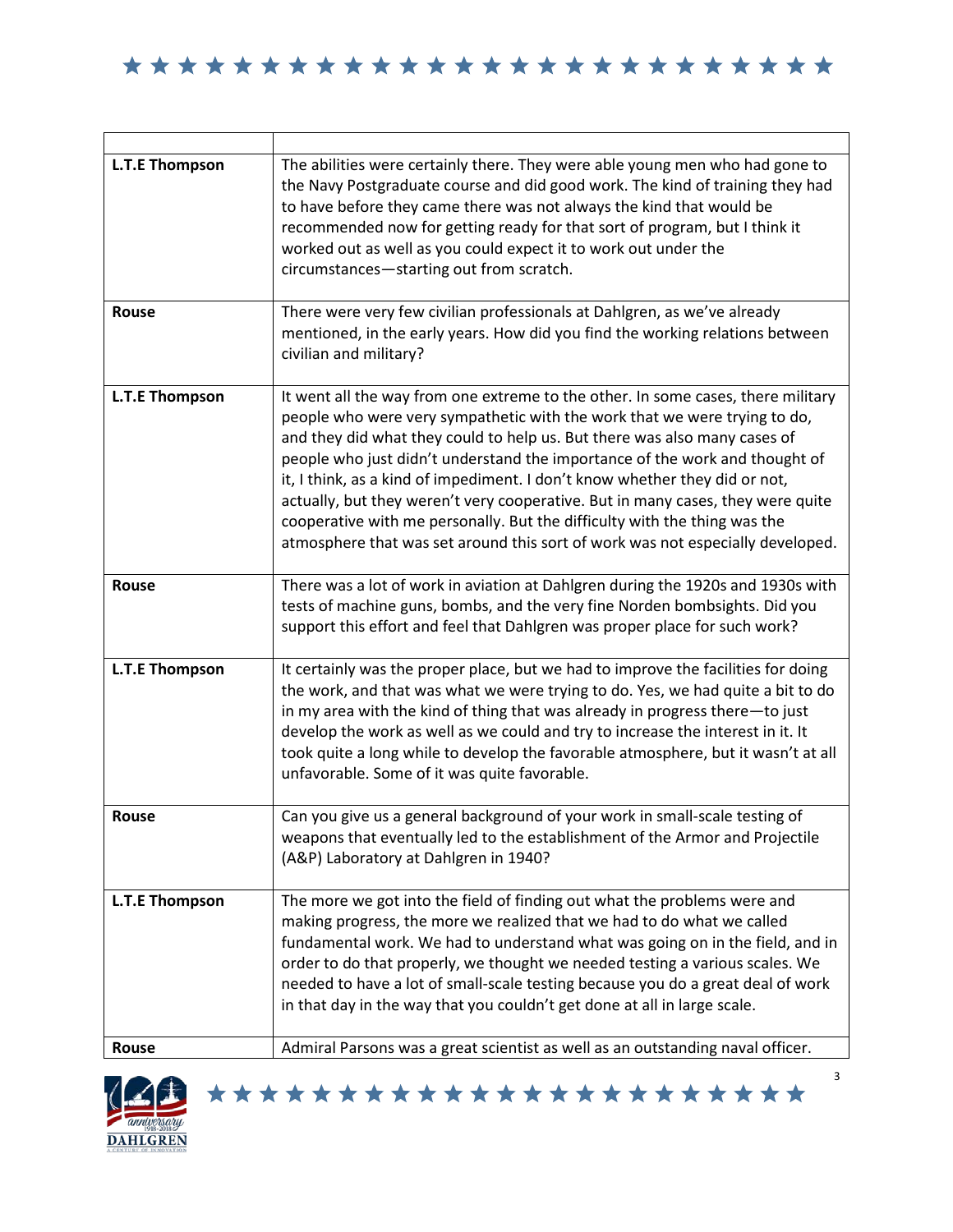|                       | Can you describe your companionship with him at Dahlgren?                                                                                                                                                                                                                                                                                                                                                                                                                                                                                                                                                                                       |
|-----------------------|-------------------------------------------------------------------------------------------------------------------------------------------------------------------------------------------------------------------------------------------------------------------------------------------------------------------------------------------------------------------------------------------------------------------------------------------------------------------------------------------------------------------------------------------------------------------------------------------------------------------------------------------------|
| <b>L.T.E Thompson</b> | Well, that was one of the spots of the experience at Dahlgren that was most<br>encouraging to me and most satisfactory. He did what he could to encourage<br>the kind of work I was trying to do. And I've never forgotten what that meant to<br>me.                                                                                                                                                                                                                                                                                                                                                                                            |
| Rouse                 | Can you describe some of the major problems you encountered during your<br>stay at Dahlgren?                                                                                                                                                                                                                                                                                                                                                                                                                                                                                                                                                    |
| <b>L.T.E Thompson</b> | That was the time when the work at the center was just getting started in the<br>direction that eventually became quite prominent there. It was difficult in those<br>days to get very much support, financially, for any large-scale work-<br>considerable work; but it finally worked out quite well. The people there were<br>men who support that kind of thing best.                                                                                                                                                                                                                                                                       |
| Rouse                 | World War II greatly increased the work at Dahlgren. When did you first feel the<br>inevitability of war, and what was your reaction?                                                                                                                                                                                                                                                                                                                                                                                                                                                                                                           |
| <b>L.T.E Thompson</b> | I've always felt it was inevitable. I don't think there's any abrupt occurrence that<br>made it perfectly clear except as the political situations developed which<br>created the likelihood of being trouble of this kind, one couldn't help thinking<br>more and more about the things that were necessary to get ready. That means<br>that we had to be interested in the things that were lacking in the military<br>establishment for dealing with the problems of that kind and to build up the<br>scientific foundations for those things that seemed at that time most likely to<br>develop.                                            |
| Rouse                 | You spent 19 years at Dahlgren and certainly must have formulated<br>management philosophy about conducting the business of a large organization<br>involved in scientific research as well as proof and testing. Can you comment on<br>how you approached general management problems and the manipulations<br>you effected in order to reach your objectives? I'm speaking primarily about<br>employee motivation, staffing problems, equipment acquisition, and budgeting.                                                                                                                                                                   |
| <b>L.T.E Thompson</b> | Well, this is all a part of the general area we were referring to momentarily<br>there. What do you do to get the best work from the people involved? The thing<br>that was not so easy to do in the early days was getting a response that seemed<br>adequate to meet the needs of the work of the center. You can't do the work of<br>a center like that without having technical foundations that were necessary to<br>understand those problems and then to get at them. We had to have a<br>gradually built up interest in and understanding of the problems that were<br>necessary to solve in order to get ahead with that kind of work. |



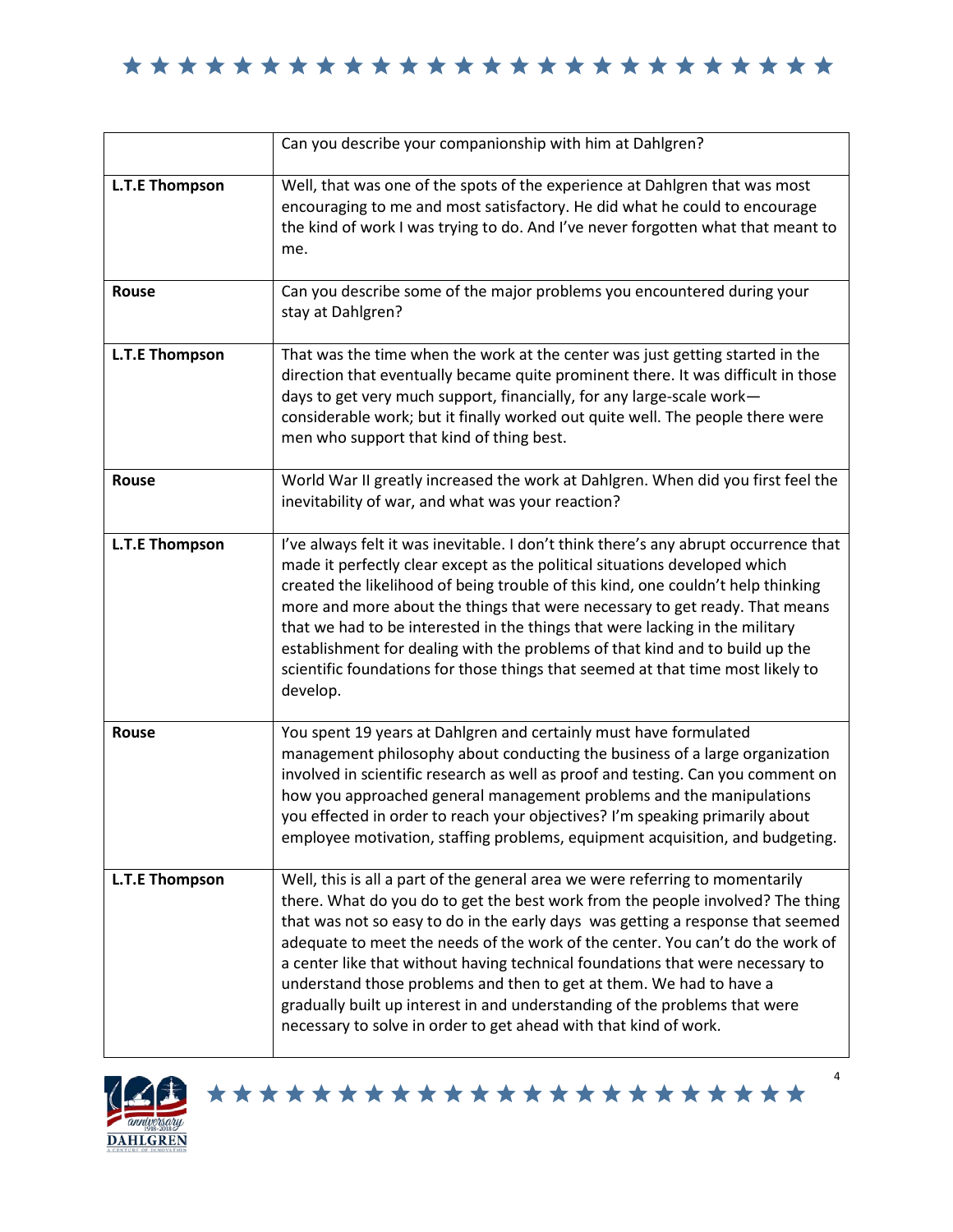| <b>Rouse</b>          | Did you see any trends developing at Dahlgren during your time there?                                                                                                                                                                                                                                                                                                                                                                                                                                                                                                                                                                                                                                                                                                                                                                                                                                                                                                                                                                                                                                                                                                                             |
|-----------------------|---------------------------------------------------------------------------------------------------------------------------------------------------------------------------------------------------------------------------------------------------------------------------------------------------------------------------------------------------------------------------------------------------------------------------------------------------------------------------------------------------------------------------------------------------------------------------------------------------------------------------------------------------------------------------------------------------------------------------------------------------------------------------------------------------------------------------------------------------------------------------------------------------------------------------------------------------------------------------------------------------------------------------------------------------------------------------------------------------------------------------------------------------------------------------------------------------|
| L.T.E Thompson        | Oh, yes. The people at Dahlgren-some of them-did a great deal to support<br>the effort that station wanted to make to understand the foundations for that<br>work. The kind of work that has to be done takes a lot of understanding of the<br>technical picture and a great deal of the interests developed outside came as a<br>result of the influence, I think, of the Dahlgren people and things they had done<br>while they were there. That's the way I had to deal with it. I'm not saying that as<br>any credit to me. I just did what I could to help those people to do the things<br>they wanted to do and to understand the technical fields. Now the technical<br>fields became more and more apparent as time went on. Technical fields-I<br>mean that we were involved in a better performance of the military in the field.<br>One of the problems was go get the military understanding of those problems<br>up along with other so that we could get a great deal more support for the<br>technical work that has to be done. That's not a very clear statement, but it was<br>a kind of thing that was necessary in order to get people working in that field<br>effectively. |
| <b>Rouse</b>          | From Dahlgren, you went to the Carl L. Norden Company and then eventually<br>became Technical Director of the Naval Ordnance Test Station (NOTS) at China<br>Lake, California. In retrospect, had your expectation at Dahlgren been fulfilled?                                                                                                                                                                                                                                                                                                                                                                                                                                                                                                                                                                                                                                                                                                                                                                                                                                                                                                                                                    |
| <b>L.T.E Thompson</b> | Yes, I think as far as my expectation are concerned, I knew it was a high-up-hill<br>road because the people who were necessary, the support that was necessary<br>for that kind of work, had to be based on a very close understanding of the<br>connection between the technical program, the technical work in that program,<br>and the performance of the work that the Navy had to have from Dahlgren. As<br>time went on, the realization grew that we had to have that kind of work and<br>that it was being done better as time went on. In the early days, we used to be<br>pretty discouraged because we thought we weren't going to get the support for<br>the things that we thought were necessary, but that feeling gradually went out<br>of the picture.                                                                                                                                                                                                                                                                                                                                                                                                                           |
| Rouse                 | Any other comments you have about Dahlgren or anything you happen to<br>recall?                                                                                                                                                                                                                                                                                                                                                                                                                                                                                                                                                                                                                                                                                                                                                                                                                                                                                                                                                                                                                                                                                                                   |
| L.T.E. Thompson       | You noticed that after World War I most technical people, scientists, felt that<br>that kind of work in the government wasn't well done, but that didn't turn out<br>to be the case. It just was because of the impediments that went with not<br>understanding how the work could have been with the requirements for a<br>successful military program. You see, military programs were programs that<br>had, at their root, a very important set of objectives and questions that had to<br>do with how this work is done. The success that occurred later at Dahlgren of<br>the programs that were undertaken there had a great deal to do, in my opinion,                                                                                                                                                                                                                                                                                                                                                                                                                                                                                                                                     |



\*\*\*\*\*\*\*\*\*\*\*\*\*\*\*\*\*\*\*\*\*\*\*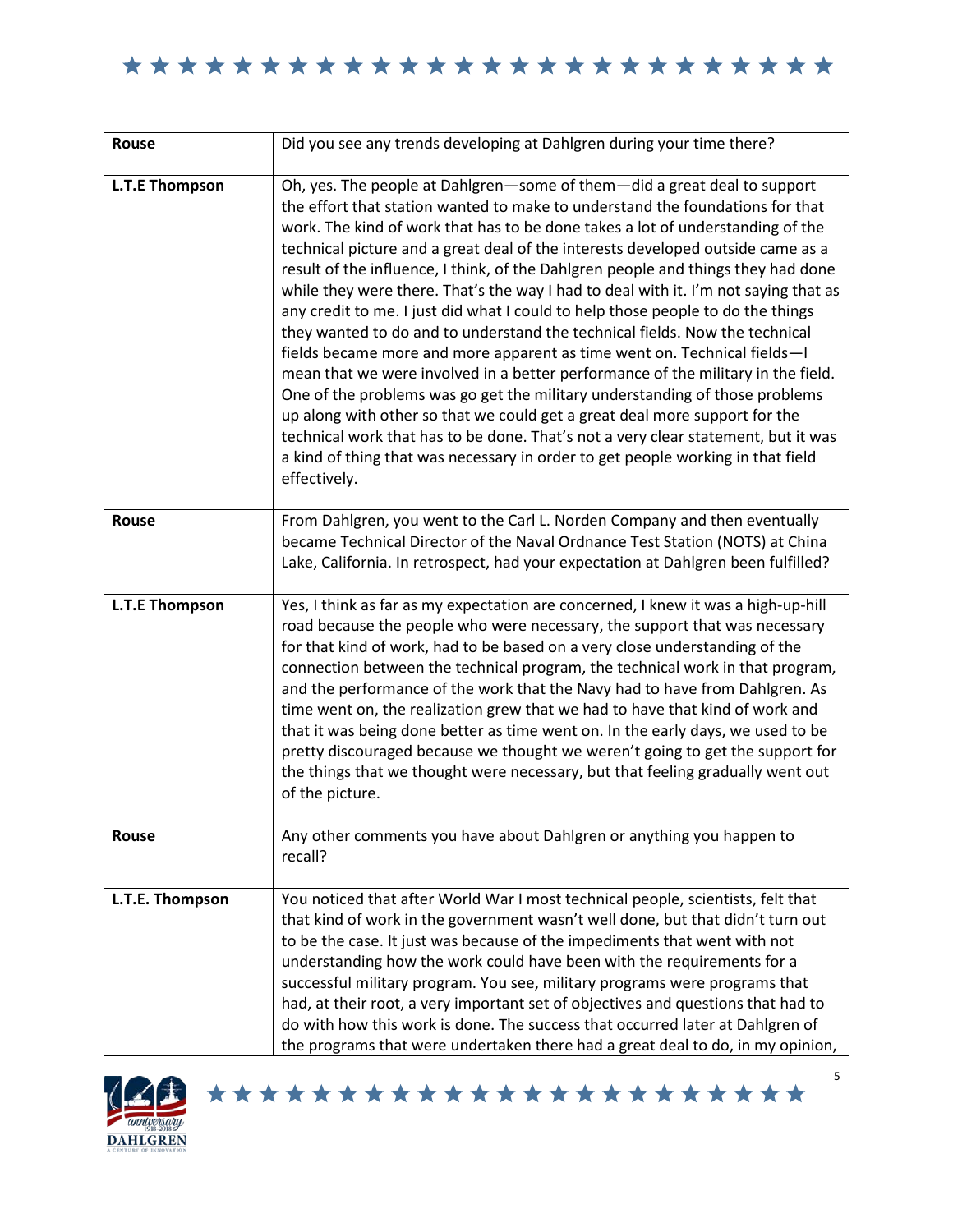|                       | with the stimulation they could feel.                                                                                                                                                                                                                                                                                                                                                                                                                                                                                                                                                                                                                                                                                                                                                                                                                                                                                                                                                                                                                                                                                                                                                                                                                                                                                                                                      |
|-----------------------|----------------------------------------------------------------------------------------------------------------------------------------------------------------------------------------------------------------------------------------------------------------------------------------------------------------------------------------------------------------------------------------------------------------------------------------------------------------------------------------------------------------------------------------------------------------------------------------------------------------------------------------------------------------------------------------------------------------------------------------------------------------------------------------------------------------------------------------------------------------------------------------------------------------------------------------------------------------------------------------------------------------------------------------------------------------------------------------------------------------------------------------------------------------------------------------------------------------------------------------------------------------------------------------------------------------------------------------------------------------------------|
|                       | Dahlgren was once a major stop for postgraduate officers from the Naval<br>Academy.                                                                                                                                                                                                                                                                                                                                                                                                                                                                                                                                                                                                                                                                                                                                                                                                                                                                                                                                                                                                                                                                                                                                                                                                                                                                                        |
| Rouse                 | I understand a lot of those naval officers went on to bigger and better jobs.                                                                                                                                                                                                                                                                                                                                                                                                                                                                                                                                                                                                                                                                                                                                                                                                                                                                                                                                                                                                                                                                                                                                                                                                                                                                                              |
| <b>L.T.E Thompson</b> | That's right. They did. They also came back and did some fine work in the<br>advanced positions they were in in the Navy Department. It was a very<br>remarkable asset to the Navy to have those young officers coming back after<br>that experience and bringing that experience with them.<br>The working relations between the civilian and the military Well, that has<br>always been an up and down sort of thing. There has been, in the early days,<br>there were many young people in the military establishment who believed in<br>what we were trying to do and did everything they could to help us. That was in<br>spite of the difficulties that they had. On the other hand, there were individuals<br>who were involved at least didn't quite understand why the two had to be<br>mixed up.<br>There was a lot of work in aviation at Dahlgren during the '20s and '30s with the<br>testing of machine guns, bombs, and so on. That was the essence of work that<br>we didn't try to do. We supported it in the sense that we tried to get things<br>done that were need to make it a success. I'm not saying that as a basis for<br>recognizing any virtue on the part of us. We were there as part of a machine.<br>We were trying to get things done, and as that work progressed, it became<br>appreciated more and more in general. It had to be done. |
| Rouse                 | Can you describe some of your major problems during your stay at Dahlgren?                                                                                                                                                                                                                                                                                                                                                                                                                                                                                                                                                                                                                                                                                                                                                                                                                                                                                                                                                                                                                                                                                                                                                                                                                                                                                                 |
| L.T.E. Thompson       | Management problems were the problems that we employed in our discussion<br>so far. There were difficulties. Some people understood the importance of this<br>kind of work, and others didn't. In those days, it was not strange that that<br>happened. That kind of thing wasn't being done up to that time elsewhere.<br>From Dahlgren you went to Norden and then NOTE, China Lake. Were you<br>expectations at Dahlgren fulfilled? It depends on how you mean that question.<br>The kind of work we tried to do at Dahlgren was the foundation on which we<br>continued to work for an improved research and development structure in the<br>Navy. It was obvious, even in those days, you had to have a strong research and<br>development structure if we were going to continue to do experimental and<br>developmental work in those fields successfully. The gradual realization that<br>that was one of the chief accomplishments that came out of the early Dahlgren                                                                                                                                                                                                                                                                                                                                                                                            |



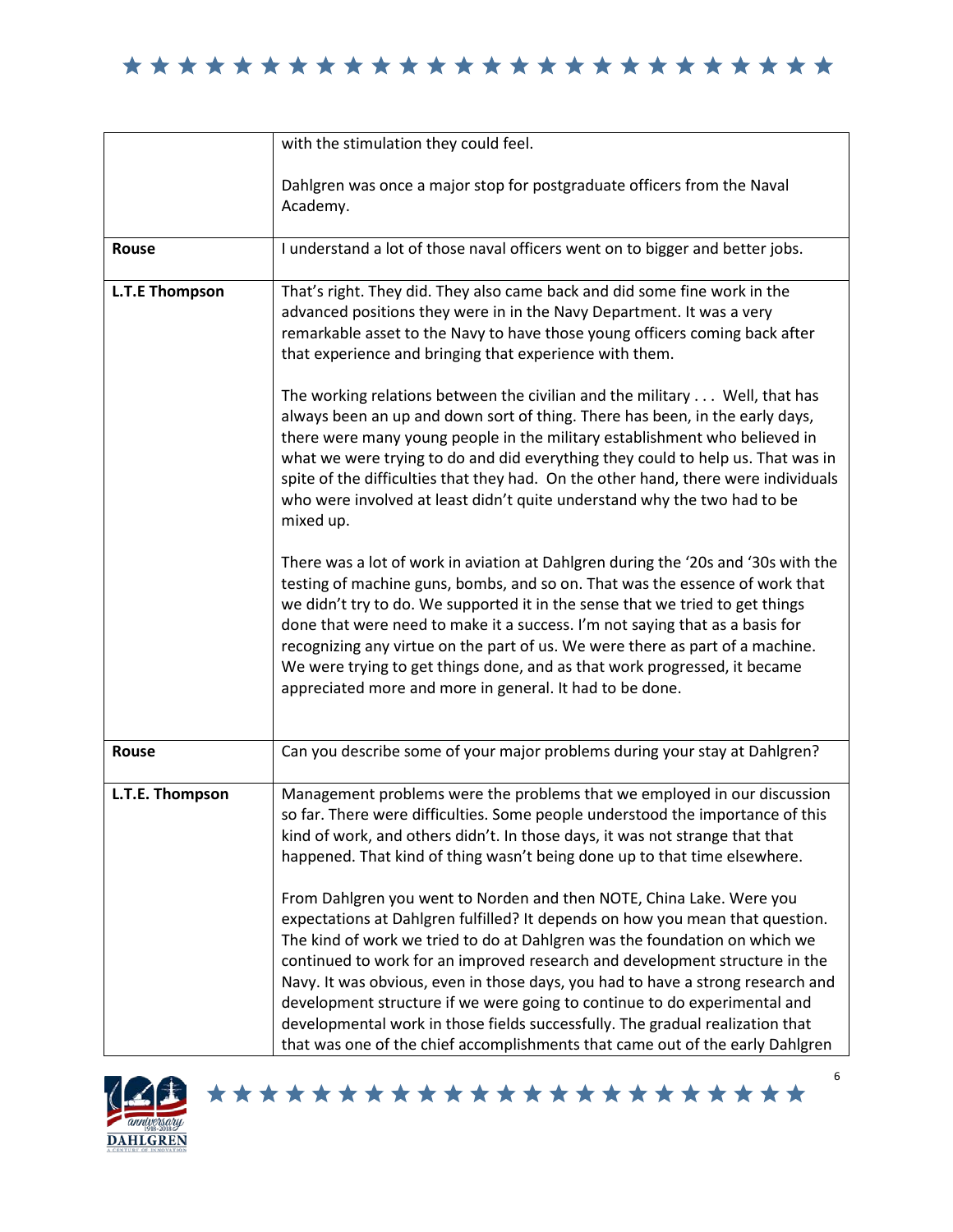work—the fact that people began to realize they had to have a better understanding of technical foundations—designing weapons, building them, thinking about them, getting new ideas about weapon systems. It's impossible to do that successfully without a realization of the way in which the research in those fields is done. That's why we had to do research. That was the biggest problem we had—was to get acceptance of the idea in the early days. I'm not criticizing anybody at all for that. I would have probably done the same thing myself if I had come up the other way, but I was trying to get accepted and other people were trying to get accepted the idea that we had to research and development in the fundamental fields that I'm talking about which is, of course, science and engineering, in order to be able to get ideas to formulate advanced systems to get them underway. That was more important than the specific things that were done in those areas. The fact that some work was possible in a military establishment, in a naval establishment, that led to improved work in the field was more and more generally accepted a result of that work, I think. Now that is a pretty broad statement. Of course, in the early days, it was a pretty limited application that I have in mind that we did what would to get accepted the thing we were trying to do. And I will say that there were quite a number of naval offers there at the time that believed in this themselves and did what they could to get a program of this kind in perspective of the founding works of the center.

The work at Dahlgren constituted, I think, the substantial foundation for the realization that a Center like China Lake was necessary. There were other things that provided a confirmation there other experiences within the Navy that provided a confirmation there; but the fact that this occurred within the Navy framework itself meant a great deal to the chance of having it set up properly. I can remember the discussions that we had when we were getting ready to set up the China Lake Center. Of course, at that time, it was well accepted that the sort of thing that had been done at Dahlgren was a beginning. You have to have starting point somewhere. It's not kind of a weapons program but that kind of philosophy of how to do a weapons program. The philosophy of how to do weapons programs had two major periods. The first one was the Dahlgren one, and I doubt if we'd had anywhere nearly as much success with the one that came later if it hadn't been for the Dahlgren experience although a great many people did not have that feeling or that interpretation of that early Dahlgren experience. I think it came about later that almost everyone who had seemed to have followed the Dahlgren History felt that it was an important step in getting ahead with what later became the Navy Weapons Program.

I can image how someone sitting here saying this would think, "well, why did take so long to do it? Why didn't they get busy and do it earlier?" You had a framework there that had to be built into. We had people who came up from various experiences and had various ideas about what was necessary to do